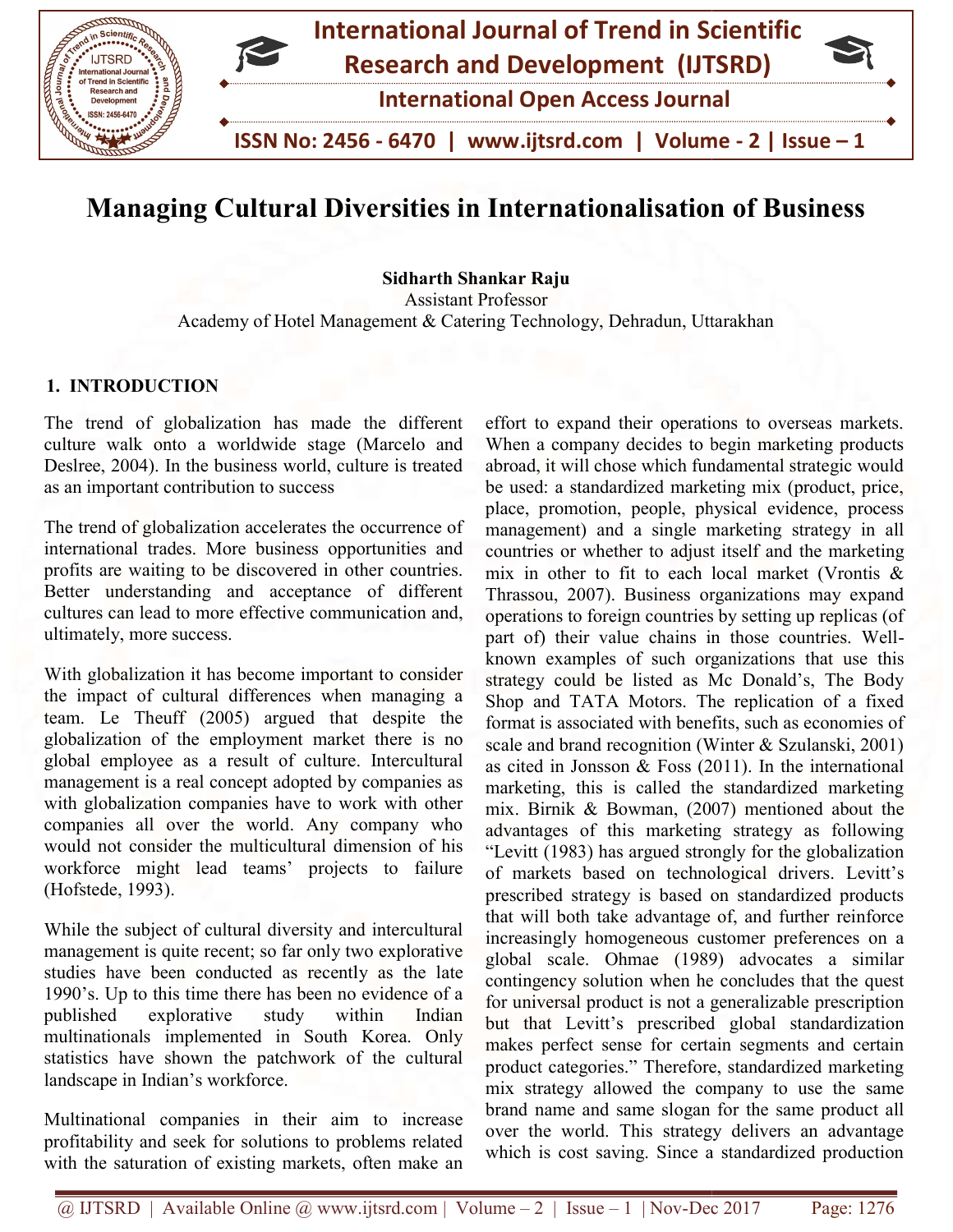system is used across all business units, the company can use large economies of scale, which leads to the lower price of products to consumer, and then they can make their money with smaller margins spread across high numbers of consumers.

Tata Motors Limited, a USD 42 billion organisation, is a leading global automobile manufacturer with a portfolio that covers a wide range of cars, sports vehicles, buses, trucks and defence vehicles. The company's marque can be found on and off-road in over 175 countries around the globe.

Tata Motors Ltd is India's largest automobile company. The company is the leader in commercial vehicles in each segment, and among the top three in passenger vehicles with winning products in the compact, midsize car and utility vehicle segments. They are the world's fourth largest truck manufacturer, and the world's second largest bus manufacturer.

The company is engaged in the development, designing, manufacturing, assembling and sale of vehicles, including financing thereof, as well as sale of related parts and accessories. They manufacture commercial vehicle, three passenger vehicle, truck and bus. They have a portfolio of automotive products, ranging from sub-1 ton to 49 ton gross vehicle weight (GVW), trucks (including pickup trucks) and from small, medium, and large buses and coaches to passenger cars, including the car, the Tata Nano.

The company's segments include automotive, and others, which include information technology (IT) services, construction equipment manufacturing, machine tools and factory automation solutions, highprecision tooling and plastic and electronic components for certain applications, and investment business.

The company is rapidly increasing its global footprint and is aiming to match the standards of international automobile manufacturers in next 3 to 5 years. This rise to the level of a world-class automotive manufacturer would involve a large quantifiable increase in revenues from outside India with a focus on certain foreign markets. Currently international business contributes 18.4% to company's revenues. Company is aiming to increase it by 200% in near future to reduce its dependence on one single economy and one single business cycle.

Acquisitions are a crucial component of the global expansion of Tata enterprises. Over the past eight years the group has made overseas acquisitions of \$18 billion. Among the bigger deals on this front have been Tetley, Brunner Mond, Corus, Jaguar and Land Rover in the UK, Daewoo Commercial Vehicles in South Korea, NatSteel in Singapore, and Tyco Global Network and General Chemical in the US.

Therefore, this research will be focused on one of the major international ventures of TATA Motors in recent past, i.e. Daewoo Commercial Vehicle Company of South Korea.

### 1.1 Research Background

Cultural diversity is a growing phenomenon that has increased attention and importance in the 21st century. There are major facts and trends that maneuver this in the beginning of this century, the first being the globalization of economies with rise of Asia, where in the next 30 years 50 percent of the worlds' GDP is expected to be represented; the second trend is the involvement of international teams as a key driving force of innovations; the third being the critical concerns of this century such as global warming, pandemic diseases, terrorism and weapons which has a global effect; finally the fourth being the changes in demographics via globalization and international trade accelerated international migration and diversity across borders (Stewart, 2007). One of the critical impacts of migration and globalization is the "dramatic increase in the opportunity and need to interact with people" who are diverse in culture (Thomas & Inkson, 2009). Europe with its shift in workforce, economic and political changes within the European Union has paved way to highly mobile and diverse society living and working within the European economic area (Allwood et al., 2007). It's fast becoming a fact of life where intercultural interactions take place regardless of an individual's interest in acquaintance of another person from a culturally different background. In these instances the situation demands day to day interactions at work, social or in educational institutions (Allwood et al., 2007). Thus the thinking has changed on cultural diversity from being a "melting pot" to "multiculturalism", accepting it as an essential part of a society (Parvis, 2003). These inferences the fact that organizations will increasingly require internationally accomplished work force and it goes without saying that their ability to manage the cultural diversity plays a major role in their success in the future (Stewart, 2007; Parvis, 2003).

Establishments of institutions such as Cultural Diversity Consultants in 2003 and Multicultural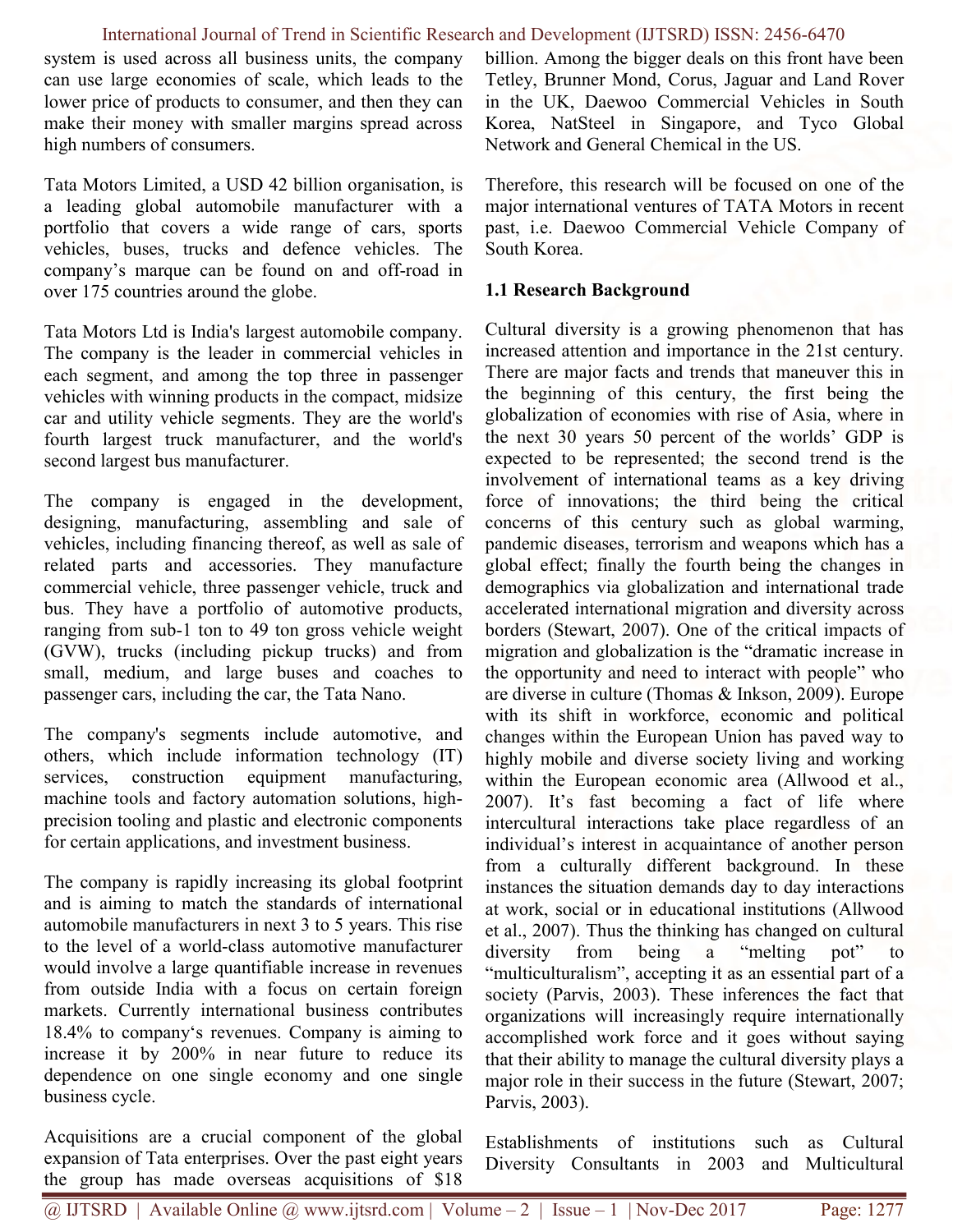Centrum in the 1980s are other examples emphasizing the cultural integration and management of the differences in Sweden, where they are strategically creating programs and networks to integrate people beyond their cultural differences (Hamde, 2008). The cultural diversity is experienced and managed at individual, social and at professional level increasingly in this country. This has also increased the attention and discussions on diversity in general in Sweden (Fagerlind & Ekelov, 2001), especially within the organizational settings that unfolds and is also viewed as a strategic resource (Hamde, 2008). Further an organization is an arena where "social construction of diversity uncovers the interaction between the various elements and mechanisms of working life which transcends traditional borders between labour market, work environment and work organization" (De loss Reyes, 2001).

Expansion and intense globalization requires not just countries' but also organizations' capability to be more open and accommodative to a heterogeneous working environment. It needs to be noticed that regardless of whether it's international or domestic, cultural diversity does influence how organization perform (Adler, 1997). Thus globalization of trade and culture in combination with the increasingly expanding diverse domestic workforce is an effective skill set to excel in organizational performance. An organization that effectively manages its cultural diversity succeeds with the well- deserved competitive edge while others lack (Stevens & Ogunji, 2011). Differences in people's values, attitudes and behaviour that are grounded from diverse culture influence how managerial events are viewed in an organization (Adler, 1997). Still it needs to be asked whether the organizations take note of these differences in culture and benefit from it. Managing the diverse cultures in an organization plays an essential role in achieving competitive edge in its market (Kundu, 2001). This emphasizes on the importance of a firm's ability to deal and absorb the benefits from cultural diversity towards the wealth of the organization which is a key requirement for survival not just at a domestic level but even in the international settings. Thus "to manage effectively in a global or a domestic multicultural environment, we need to recognize the differences and learn to use them to our advantage, rather than either attempting to ignore them or simply allowing them to cause problems" (Adler, 1997). Hence managing the cultural diversity constructively in a firm is of growing concern.

# 1.2 Problem Statement

The story about TATA Motors's successful development, particular organizational capacities, and the bold and inspired leadership of its entrepreneurfounder have been largely written up and commented. Its organization, communication, marketing, product range, and even store layouts, all tell us the same storythe story of the "TATA Motors Way." Indeed, the "TATA Motors Way" that facilitates its successful international expansion is the combination of vision, characteristic leadership, sound business principle that subtly reinforced by the influence of Indian culture.

Although the company has succeeded with their global strategy in the past in most of the markets it had entered, it quickly learnt that success in the Korean market required a different strategy in the areas of Marketing and HR (Kumar, 2005). The standardized strategy which is adopted by TATA Motors could lead to some disadvantages because following this strategy, Indian managers are sent to other branches in the world in other to ensure the TATA Motors way is implemented in the local areas. Thus, the conflict between the Indian management and local employees could occur due to the cultural differences. Especially in the country like South Korea where the traditional cultures and values are dignified, Korean employees have been programmed in their mind for long a working culture differs from the Indian way that TATA Motors wants to influence to their employees, problems were unavoidable. When TATA Motors were keen to increase revenue in Asian markets like South Korea, they faced the challenge to manage their staffs from the conflicts and the diversity of Korean cultures, such as how to train people within TATA Motors perform in a standardized format to keep its essential value, and how to avoid the misunderstanding while improve employee performance. Recognizing and understanding the importance of cross cultural management between India and South Korea, TATA Motors managers definitely have been spending time, energy and effort to understand the differences of national, corporate and functional cultures before starting on setting up the strategic plans.

Operating in a country with the culture base different from the corporate culture could bring many challenges to MNE. Survey entitled "What is the biggest barrier in doing business in the world market" figured out eight problems which include "law, price competition, information, language, delivery, foreign currency, time differences, and cultural differences". Thus,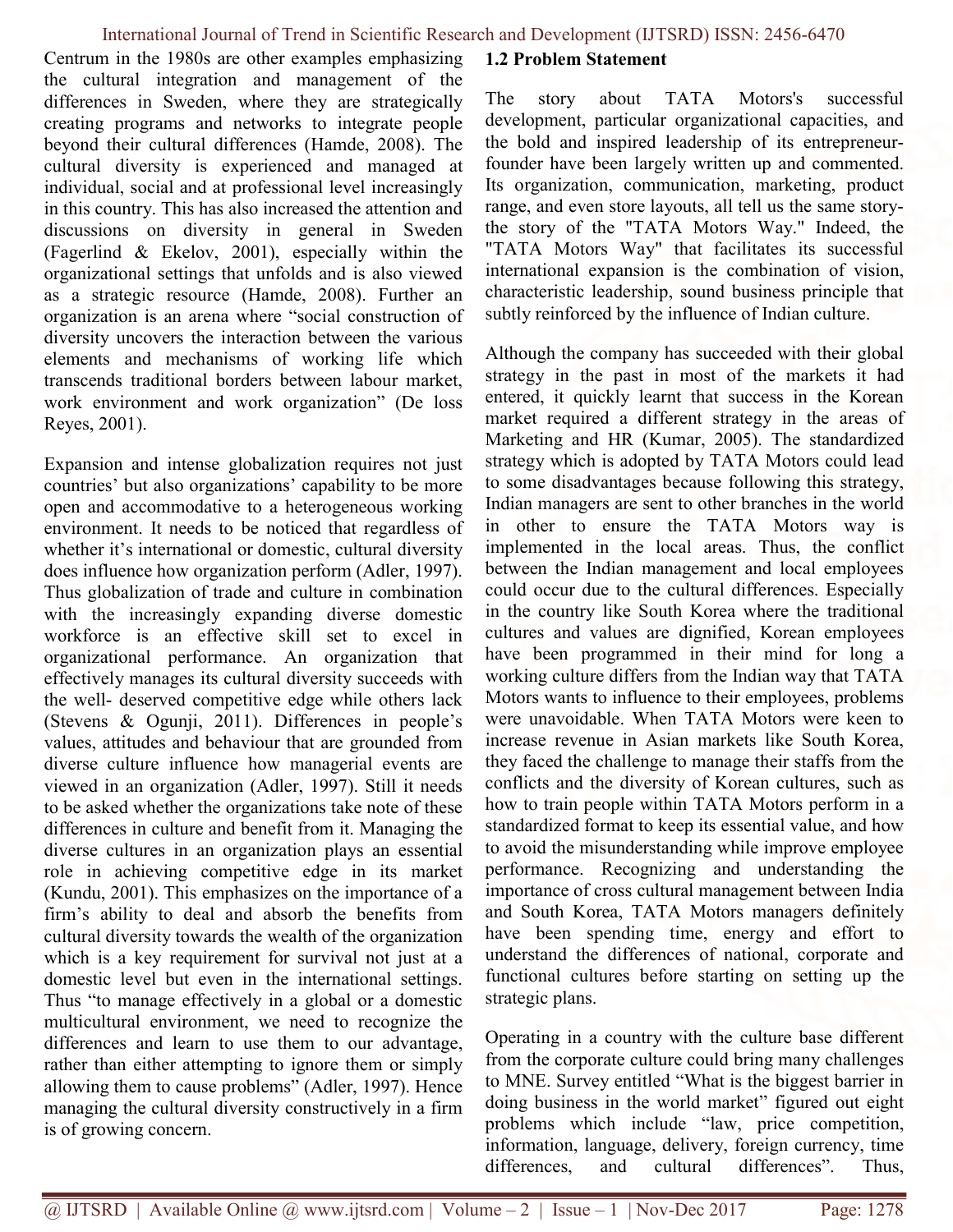international companies when entering South Korea have faced the great barriers caused by cultural differences such as difficulty of communication, higher potential transaction costs, different objectives and means of cooperation and operating methods. These problems have led to the failure of many Sino-foreign cooperation projects. Therefore, questions concerning how to do business in South Korea such as "how to understand South Korea" and "how to do business with Korean people" have been raised in the strategy of companies want to enter South Korea (Zhang, 2004) Coming to South Korea in 1998, TATA Motors has been provided cheap labour, abundant resources and the potential business market. However, TATA Motors faced challenges of bureaucracy system, high duty rates and customer's behaviour (Chaletanone, Cheancharadpong, 2008).

# 1.3 Aims and Objectives

It could be established from the previous discussion that a study on cultural diversity in an organizational scenario and how it is managed within, is of importance at this point of time. Thus the aim of this study is to investigate how organizations in South Korea today manage cultural diversity. The researcher intends to do this through investigating TATA Motors and how they view the subject of cultural diversity.

Objectives of the research are:

- To understand the concept of cultural diversities in internationalization of business
- To describe and analyze the managerial practices of TATA Motors in South Korea under the influence of Korean business culture
- To figure out the flexibility in the strategy of the company in the effort of retaining the standardized structure but still be able to adapt to the culture different from its background.
- To give recommendations for TATA Motors how to manage cultural diversity and be prepared to utilize this growing trend of a diverse cultural market.

# 1.4 Significance of the Study

Increasing globalization requires more interaction among people from diverse cultures, beliefs, and backgrounds than ever before. People no longer live and work in an insular marketplace; they are now part of a worldwide economy with competition coming from nearly every continent. For this reason,

organizations need diversity to become more creative and open to change. Therefore maximizing and capitalizing on workplace diversity has become an important issue for management today. Since managing diversity remains a significant organizational challenge, managers must learn the managerial skills needed in a multicultural work environment. Supervisors and managers must be prepared to teach themselves and others within their organizations to value multicultural differences in both associates and customers so that everyone is treated with dignity.

Diversity issues are now considered important and are projected to become even more important in the future due to increasing differences in the population of many countries. Companies need to focus on diversity and look for ways to become totally inclusive organizations because diversity has the potential of yielding greater productivity and competitive advantages. Managing and valuing diversity is a key component of effective people management, which can improve workplace productivity. Unmanaged diversity in the workplace might become an obstacle for achieving organizational goals. Therefore diversity can be perceived as a "double-edged sword".

# 2. Literature Review

# 2.1 Culture

There are many ways to define culture and it differs from authors to authors. According to Ferraro (1994) culture is "everything that people have, think and do as members of their society". Philips (1994) shares the same view as Ferraro adding that culture is a set of shared suppositions by a group of persons. These suppositions are implicit guides for thoughts, feelings and behaviours which are representatives of the values and standards of the group.

### 2.1.1 National culture

Hofstede (1991) defines the national culture as the set of rules which determines the actions and thoughts of a given group. It relates to the common languages, religion, politics, and morals and so on. This culture evolves with the country's history, in this same regard Iribarne (1998) explains that past events determines the way a country installs its institutions such as the one for education, politics and financials.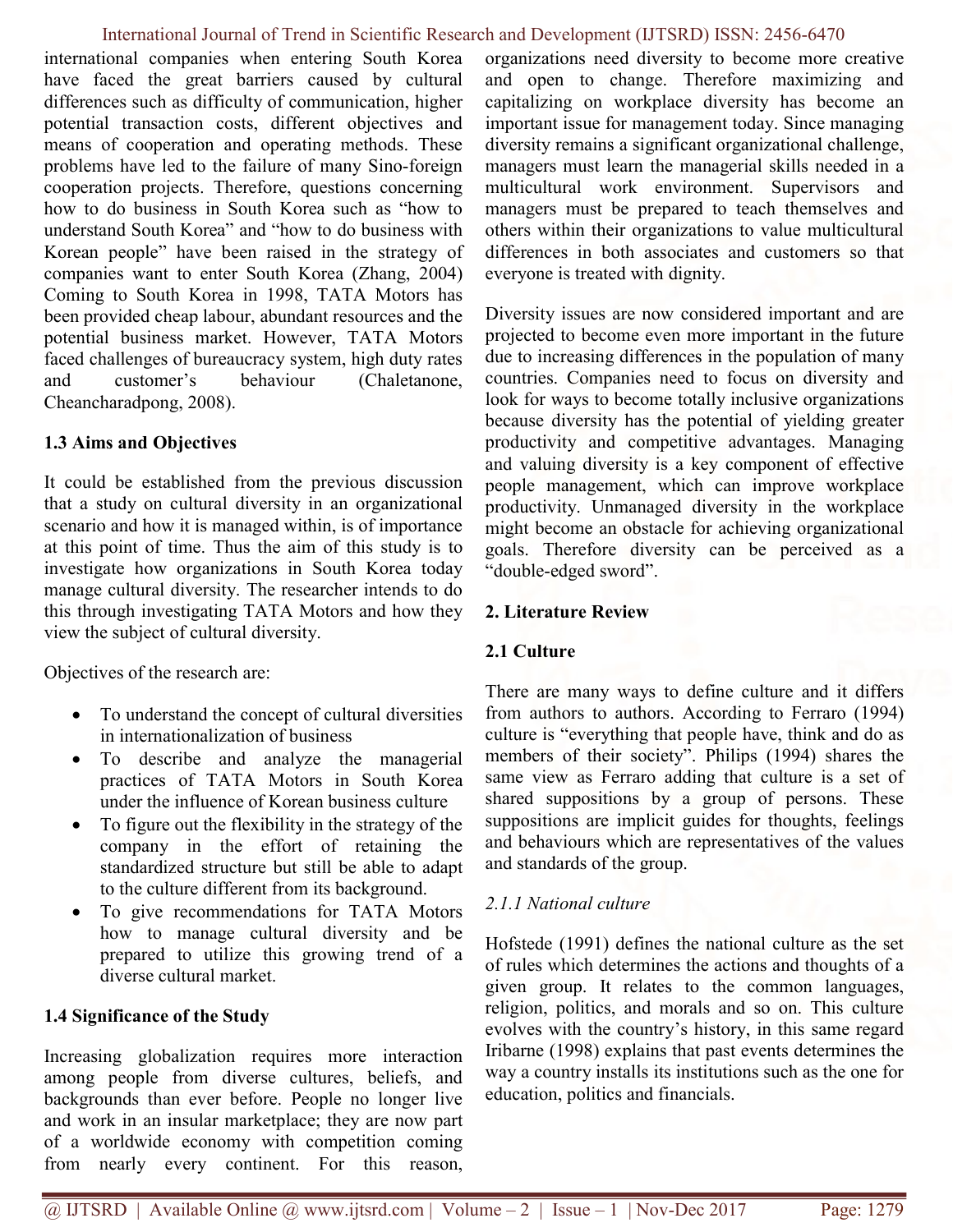#### International Journal of Trend in Scientific Research and Development (IJTSRD) ISSN: 2456-6470 2.1.2 Cultural differences 2.5 Cultural Diversity

The world is moving closer to a global economy however it is important not to lose focus of cultural factors. One way of gaining cultural understanding is to examine different cultural elements within a team. Understanding cultural differences is important to achieve success in projects and team work.

# 2.2 Hofstede's View

Hofstede (1993) conducted a survey in over 50 countries, within the same multinational group (IBM), which revealed common problems within four areas. His aim was to measure and understand cultural differences impacting the management of multinationals:

- $\triangleright$  Power distance
- $\triangleright$  Individualism and collectivism
- $\triangleright$  Male and female
- $\triangleright$  Uncertainty avoidance

# 2.3 Trompenaars's View

Trompenaars (1996) completed Hofstede's research; he conducted a survey among 30 different companies over 50 countries. From his research he identified seven dimensions of culture:

- $\triangleright$  Individualism and collectivism
- $\triangleright$  Universalism and particularism
- $\triangleright$  Specific and diffuse culture
- $\triangleright$  Neutral and emotional relationships
- $\triangleright$  Achievement and ascription
- $\triangleright$  Sequential and synchronic
- $\triangleright$  Internal and external control

# 2.4 Cateora & Ghauri's View

Authors such as Cateora & Ghauri (2000) give to culture five main elements which are: Material culture, Social institutions, Aesthetics, Belief system, Education and Language. They acknowledge that each of these cultural elements should be evaluated in terms of how it could affect strategic management within a multinational. A company should take into consideration the material culture of a country where its economy, its infrastructure should be regarded. The social institutions should be studied in terms of the role of men & women within the community, for example in many countries the role of the woman is to stay at home while the man will be the provider of the family.

Cultural diversity is further categorized as a primary dimension based on the different definitions of culture that is found. From these different definitions the authors state their own definition of cultural diversity and national culture that will be followed throughout this paper. In connection to this, how cultural diversity could affect organizations will be presented in terms of how it can be beneficial in certain situations and problematic in other, both in terms of difficulties but also through conflicts. This part ends with discussing organizational culture in relation to cultural diversity.

# 2.6 Discussion on Cultural Diversity

In understanding the concept of cultural diversity the authors start the discussion by defining what culture is. Since culture is a popular subject there are many definitions of culture which represent the complexity of the phenomena and it can, in the same way as in the explanation of diversity, be seen many wide definitions of the concept.

According to Varner and Beamer (2011) "Culture explains how people make sense of their world" (Varner & Beamer, 2011). It could be said that any individual will be submitted to a natural part of a learning process from their early childhood which forms the basis as to how everything is interpreted. Hence it could be stated that culture can be described as the way of life of a group of people (Seymen, 2006) and that is shared by all or almost all members of some social group (Seymen, 2006). This definition is much in line with Geert Hofstede's view on culture. He is a popular anthropologist and sees culture as the "software of the mind" that separates members of different groups from each other (Hofstede, 1991). This software, or mental programming, is based on the social environments where people grew up and developed their life experiences (Hofstede, 1991). To further narrow down what culture is and where it comes from, Kluckhohn and Kroeber said that "the essential core of culture consists of traditional (i.e. historically derived and selected) ideas and especially their attached values" (Kluckhohn & Kroeber, 1952). This is in turn passed on from one generation to the next (Samovar et al., 2009). Furthermore, culture consists of explicit and implicit patterns (Kluckhohn, 1951) and includes customs, morals and laws that shapes behaviour and affects how the world is viewed (Adler, 1997).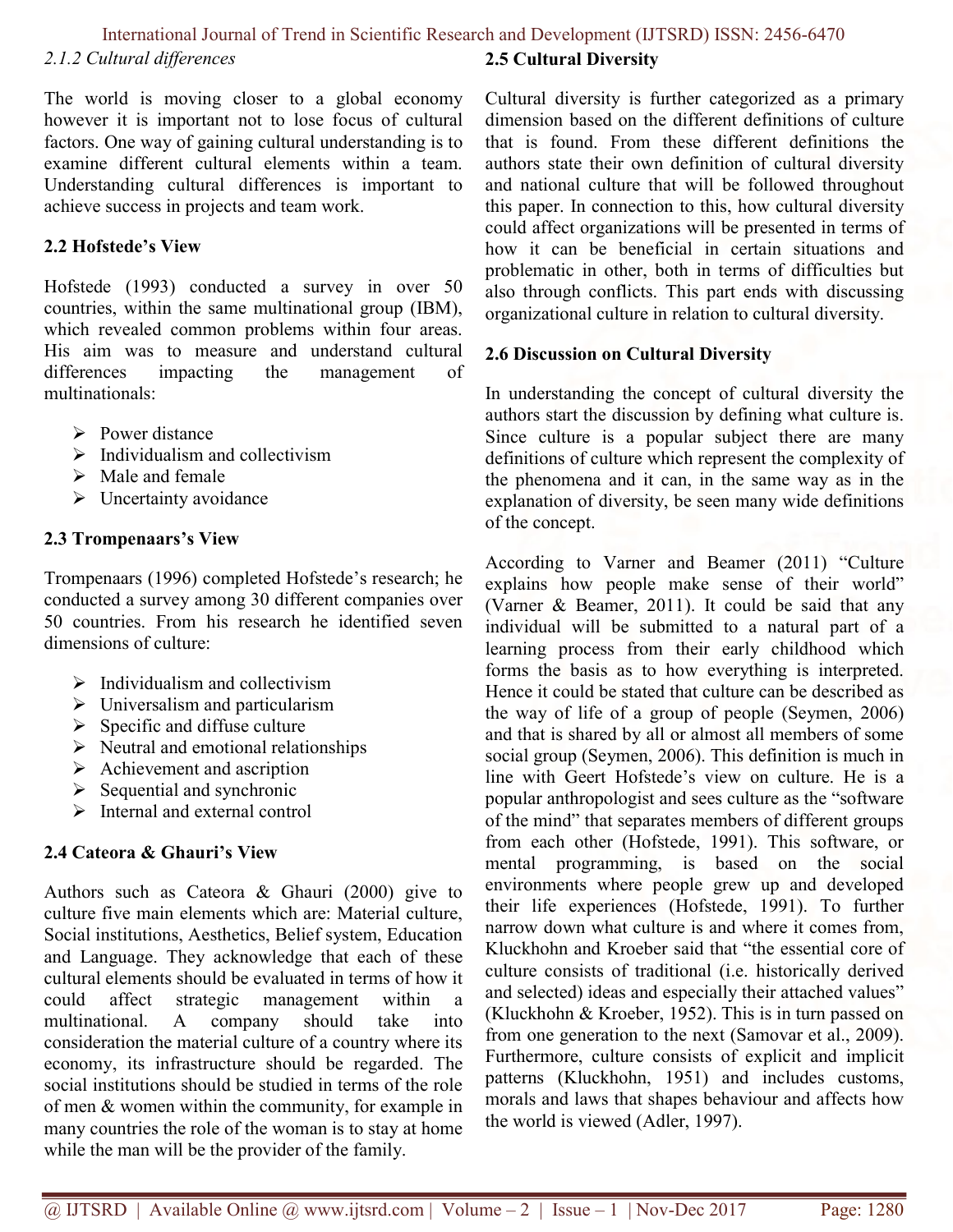# 2.7 Cultures in Organizations

Cultural diversity is very important to organizations that have adopted global strategies (Adler, 1997). When doing business internationally or with multicultural teams it is important to understand other cultures and, as stated in the beginning of this paper, that this is a growing issue today. Organizations' interest in understanding cultural diversity can be depending on the organizational culture.

Organizational culture is an abstract concept with many different definitions (Barney, 1986). It is however often explained as "a complex set of values, beliefs, assumptions, and symbols that define the way in which a firm conducts its business" (Barney, 1986). This explanation has many similarities to the concept of culture as described earlier. Hofstede explains organizational culture as "the collective programming of the mind which distinguishes the members of one organization from another" (Hofstede, 1991) which is much like his definition of culture but here in a collective form. This shows that culture has many similarities with organizational culture which can indicate that an organization's culture can affect the company in many ways, just as an individual's culture affects the person through for example behaviour and morals. Every social unit that has a shared history have developed a culture (Schein, 2010) which develops as a group of people tries to cope with their surroundings (Trice & Beyer, 1993).

# 2.8 Managing Cultural Diversity

Globalization and international presence of an organization fuelled by various operational motivations has implications on performance and the management of broad cultural diversity (Palich & Gomez-Mejia, 1999). This emphasizes the fact that cultural diversity is becoming an increasingly common phenomenon (Appelbaum et al., 1998). It is indeed a crucial challenge of this century and a concern for domestic as well as the international organizations to manage the difference in culture effectively (Palich & Gomez-Mejia, 1999). Green et al. states that "managing diversity involves a departure from collective views of groups of people to valuing individual differences and talent in the workplace" (Green et al. 2002), which also shows that this subject is more than simply recognizing the differences in humans and their values in an organization. Organizations that constitute of different cultures should build itself by acknowledging different values of the employees and incorporate it in all

dimensions of its system (Kundu, 2001). It is observed that if the concept of cultural diversity is intrinsic in an organization's value system the firms tend to create diversity friendly environment through the implementation of policies that integrates every member of the organization (McKay et al., 2009). Similarly such firms identify diversity as an asset and utilize towards the progress of the organization and the employees in meeting the needs of its end user (McKay et al., 2009).

As previously discussed different individual perceptions are affected by different cultural conditioning and people react differently to a situation than people from similar cultures, hence "cultural diversity breeds divergent reactions" (Adler, 1997; Punnett, 1995). According to Adler (2008), very few managers consider culture having any effects on the daily activities of an organization, let alone recognizing the difference in culture within its operational territory. This is often identified as the cultural blindness, which is the tendency to ignore the cultural differences or just not being aware of them (Kalyanpur, 1998). Cultural blindness is a common factor among most managers and organizations, although recognition of any cultural difference is also often considered primitive and rude (Adler and Gundersen, 2008). As Adler and Gundersen (2008) states, managers who recognize diversity are accused of being "prejudiced, racist and unprofessional" and they are being encouraged to view individuals only for their professional skills. Eventually it could be stated that cultural blindness often could be caused either by not seeing the difference at all or by them not being recognized due to negative connotations that it may have. Hence attention given to the cultural difference often has conflicting views and results. Similarly this may project, as people are being more alike than different and lead to "assuming, imagining, and actually perceiving similarity when differences exist" (Adler and Gundersen, 2008). Nevertheless this paradoxical disposition does create a dilemma in most organizations as to address the challenges of cultural blindness and manage it well enough to encompass it into its system. Neglecting or rejecting the cultural differences leads to unproductive working environment which restricts the firm from exploiting its untapped opportunities of its diverse cultural workforce (Adler and Gundersen, 2008). Still it needs to be emphasized that the identification of these differences also helps to exclude or reduce the conflicts that arise out of cultural diversity and exploit it in favour of the firm (Adler and Gundersen, 2008). Thus "to manage effectively in a global or a domestic multicultural environment, we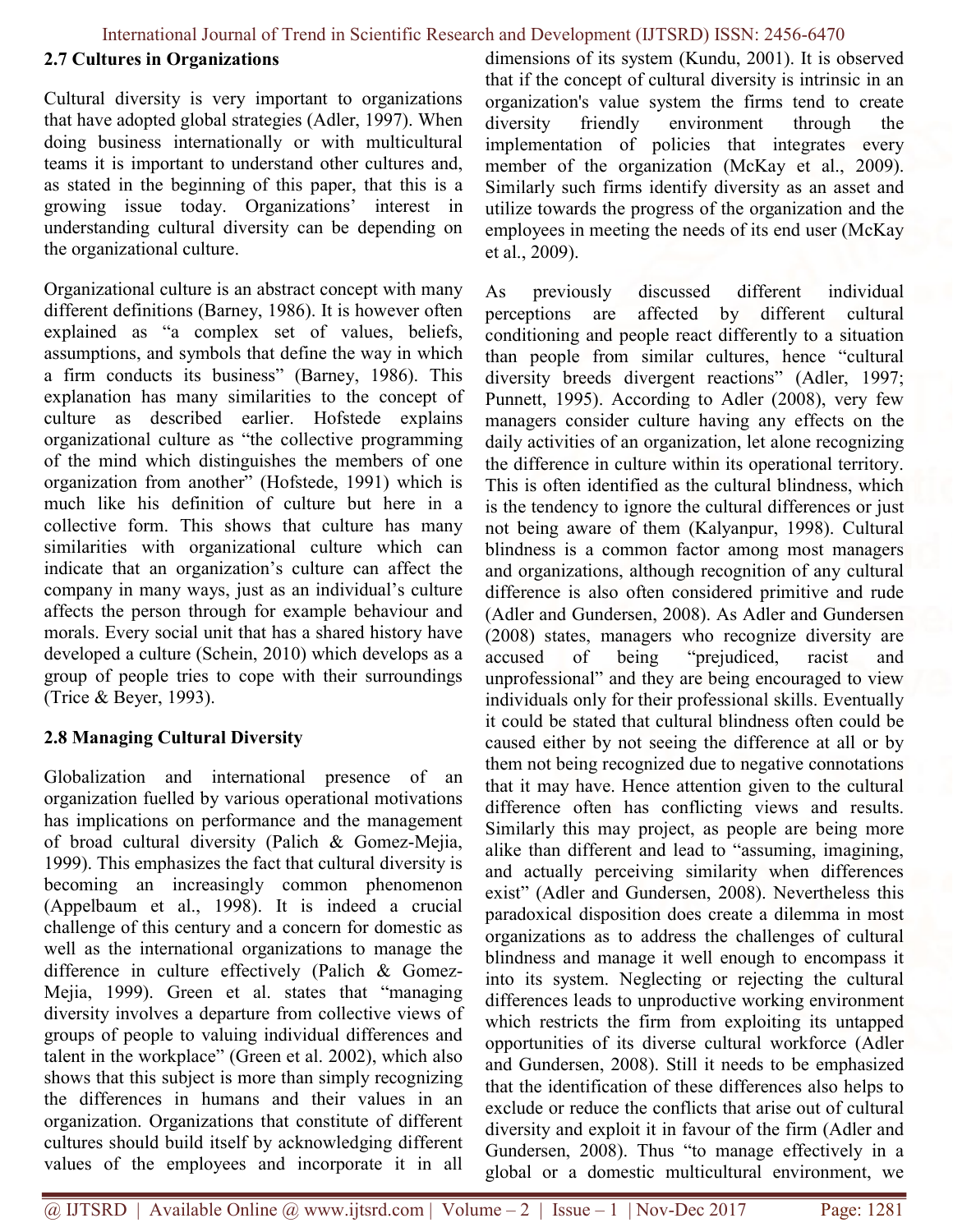need to recognize the differences and learn to use them to our advantage, rather than either attempting to ignore them or simply allowing them to cause problems" (Adler, 1997).

The senior management hence should drive the process of the management of diversity as a "holistic institutional management strategy" (Gwele, 2009) to effectively manage cultural diversity. Gwele (2009) further stated that the "significance of strategically positioning diversity management as part of the institution's strategic direction cannot be overemphasized". Therefore strategy plays a key role in assimilating and positioning diversity at a higher level of an organization's long term direction. Strategy is defined as the "direction and scope of an organization over the long term, which achieves advantage in a changing environment through its configuration of resource and competences with the aim of fulfilling stakeholder expectations, or simply a long term direction of an organization (Johnson et al., 2008). Chandler (1962) defines strategy as "determination of the basic long-term goals and objective of an enterprise, and the adoption of course of action and the allocation of resources necessary for carrying out these goals". It could more simply be defined as a long term direction of an organization (Johnson et al., 2008). According to Johnson et al., (2008), "culture is, in effect, an unintended driver of strategy". Clegg et al, (2011) stated that the "Strategic importance of cultures resides in their pervasive impact on how organizational members makes sense of opportunities and challenges, how they deal with problems and how they discuss them". Culture is undoubtedly an influential but unseen powerful factor that has an impact on how the work force interprets the activities in its organizational environment.

If culture is an unintended driver of the strategy that actually defines the long term direction of an organization, as stated earlier, its influence most definitely needs to be identified and managed effectively. Johnson et al, (2008) further states that understanding cultural perspectives helps the firm to recognize its opportunities and restrictions that they face in forming their future strategy. Cultural diversity becomes more crucial as firms expand its "perspective, strategy, tactics or approach and try to reposition its strategy or organization" (Adler and Gundersen, 2008). Essentially these types process require firms to think out of the box and come up with new and innovative perspectives, away from their usual working practices. At the same time it is also necessary to incorporate

diversity at the strategic level to recognize and manage it accordingly to the extent that it is translated into action and viewed as a critical aspect of an organization. Hence a well- managed diversity creates and enhances synergy by increasing creativity, flexibility, solve complex problems, and improve company's reach towards its culturally different clienteles (Hayles, 1982). As a next step view and its influence on managing cultural diversity need to be evaluated to explore the effects it has on creating a synergistic environment within the organization.

There are numerous of conceptualizations of managing cultural diversity that exist in the literature. Presence of cultural diversity in an organization is seen as an increase of the level of creativity, in depth analysis of issues, improved decision making, flexibility, innovation along with diversity in point of view, approaches, and business practices (Adler & Gundersen, 2008; Stevens et. al., 2011; Cox & Blake, 1991). Diverse cultural origination is even seen as something that assures advantageous outcome in an organization (Williams & O'Reilly, 1998). However, cultural diversity also tends to create conflicts, miscommunication, misunderstanding, increased tension, and lack of cohesion, commitment has negative effects on the organization performance (Glick et. al., 1993, Adler and Gundersen, 2008). Hence the basic views differ in how organizations see the advantages and disadvantages of cultural diversity in their day to day operation. Similarly the views on cultural diversity and effective management of an organization's workforce are dispersed and make it difficult to find a common accepted method or a model cultural diversity management (Dadfar and Gustavsson, 1992). The dominant reason being the contrasting views taken by different authors on this topic, as some seem to consider the cultural diversity as beneficial and some view it as a source of problem which is hard to manage (Seymen, 2006). This obviously affects how cultural diversity is viewed upon and managed in organization.

### 3. Research Methodology

According to Patton (1984), there are two methodological approaches; the qualitative approach and the quantitative approach. Most qualitative approach said by the author that they allow the researcher to study selected issues in depth and detail. Furthermore, the data in this kind of approach is collected from fieldwork with the form of conversations and observations, instead of numbers.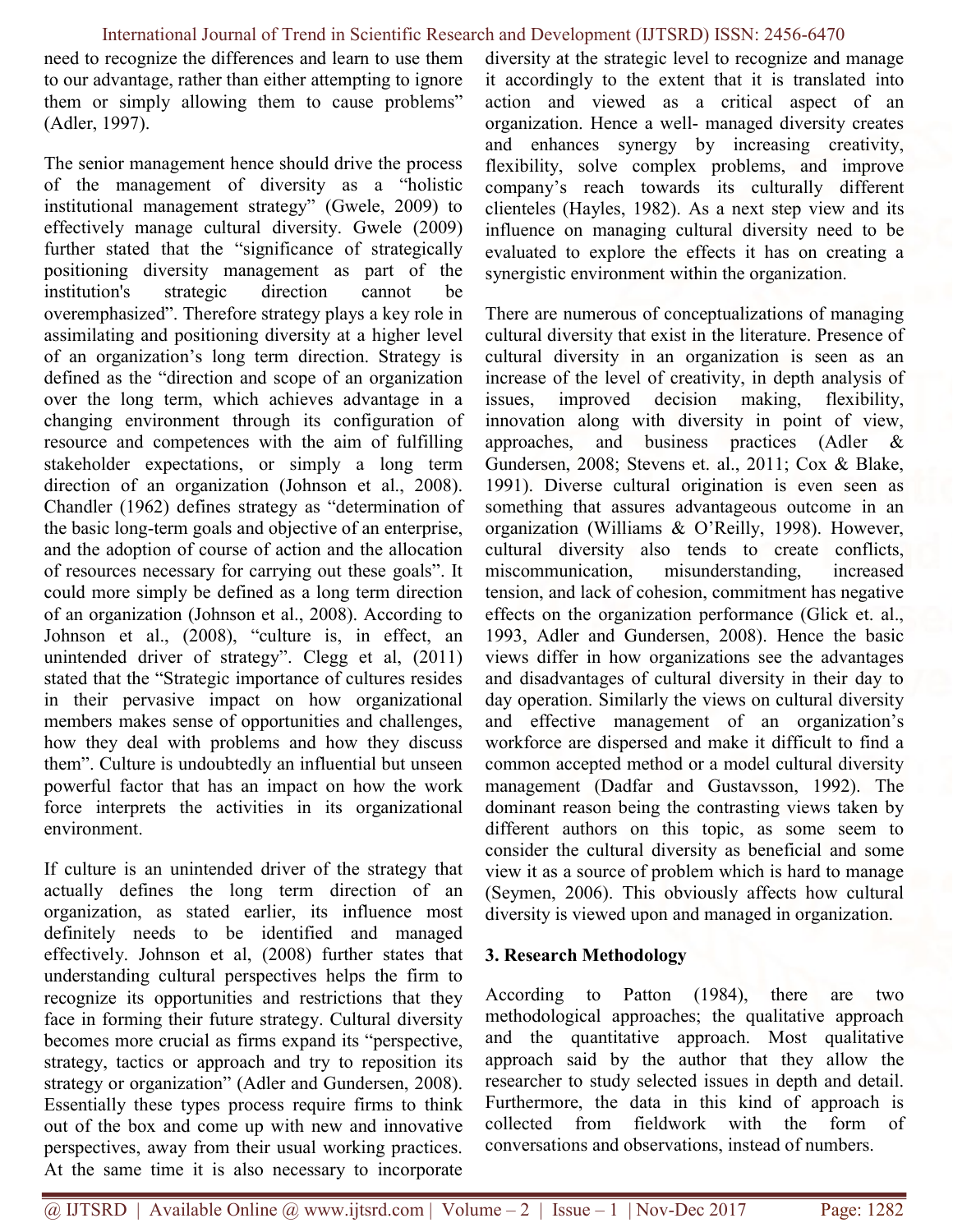Therefore, qualitative research gives the researchers advantages when collecting date since the obtained information would be richer and deeper. Therefore, with the research question concerning the cultural differences management of TATA Motors in South Korea regarding their staffs, qualitative research will fit well for the purpose of the paper. Since the research focuses on the management level, the authors needed to get valuable information by focusing on one certain type of area which is cultural differences at TATA Motors instead of wide-spreading information. The is a need of collecting relevant data, avoiding missing information, thus, in-depth interviews were conducted with selected managers whose works are connected to areas that the authors were going to investigate such as TATA Motors corporate culture, the TATA Motors Way, cultural differences management at TATA Motors and TATA Motors human resources management activities concerning recruitment and training; a set of questions were asked. Using qualitative method, the author will be able to encourage the participants express their views deeper and more detailed, the obtained information will be used to answer for the research question.

Furthermore, the deductive approach will be used in this paper, which was started by some previous researches concerning the standardized strategies regarding to TATA Motors marketing strategies in India, and South Korea.

As the authors mentioned above, the research approach will be more qualitative in nature, the best way to produce any suggestions about the research is to combine both the theories and the empirical findings. Thus, a descriptive approach will be adopted. The reason will be that under the geography, language and time frame limitation, the interviews conducted will be semi-structured, the topics, interviewees and questions to be asked were prepared in advance prior to the actual interview. The information collected during the interviews with different store managers of TATA Motors will provide a deep insight about many areas within the company, for example the historical background, the corporate culture as well as their programs in HR strategies. The authors will try to make the research coherent so that the empirical findings follow the structures of the theoretical framework, making it easier for the reader to comprehend the paper.

The source of data collection in order to write this research will be collected from both primary and secondary. Primary data obtained from interviews, which is most common method to obtain data for business paper. Secondary data will also be used in which the author will review journals, articles, books, films and documents which will help him to analyze the information properly. The list of all articles, books and websites are given in the reference list. The interviews will be both made through phone and via email. Furthermore, the data analysis will be presented in terms of interview transcription and will be compared with the literature of the study in the discussion part in order to meet the desired research objectives.

# Bibliography

- 1) Adler N., (1997), International Dimensions of Organizational Behavior, 3 ed., Cincinnati, Ohio: South-Western College Pub
- 2) Allwood, J., Lindström, N. B., Börjesson M., Edebäck C., Myhre R. Voionmaa K. et al. (2007). European Intercultural Workplace: SVERIGE, Projektpartnerskapet European Intercultural Workplace (EIW), Leonardo Da Vinci, Kollegium SSKKII, Göteborg University, Sweden
- 3) Cateora, P., Ghauri P., 2000, International Marketing, London: McGraw-Hill Chevrier S. (2003), Le management interculturel. PUF
- 4) Dadfar, H. and Gustavsson, P. (1992), Competition by effective management of cultural diversity: the case of international construction projects, International Studies of Management and Organisation, 22 (4), p. 81-92.
- 5) Fägerlind, G. & Ekelöf, E. (2001) Diversity in working life in Sweden. Ideas, Activities and Players. Working Report 6, Stockholm: Svenska EFS-Rådet
- 6) Ferraro, G. (2009), The Cultural Dimension of Global Business. Pearson.
- 7) Gwele, N,. (2009), Diversity management in the workplace: beyond compliance. Curationis, 32 (2), 4-10.
- 8) Hamde K, (2008). The current debate on cultural diversity in Sweden, Journal of Cultural Diversity, 15 (2), 86-92
- 9) Hofstede, G. (1991) Cultures and organizations: software of the mind. London: McGraw Hill.
- 10) Hofstede, G. (1993) 'Cultural Constraints in Management theories.' Academy of Management Executive, February 1993: 81-94